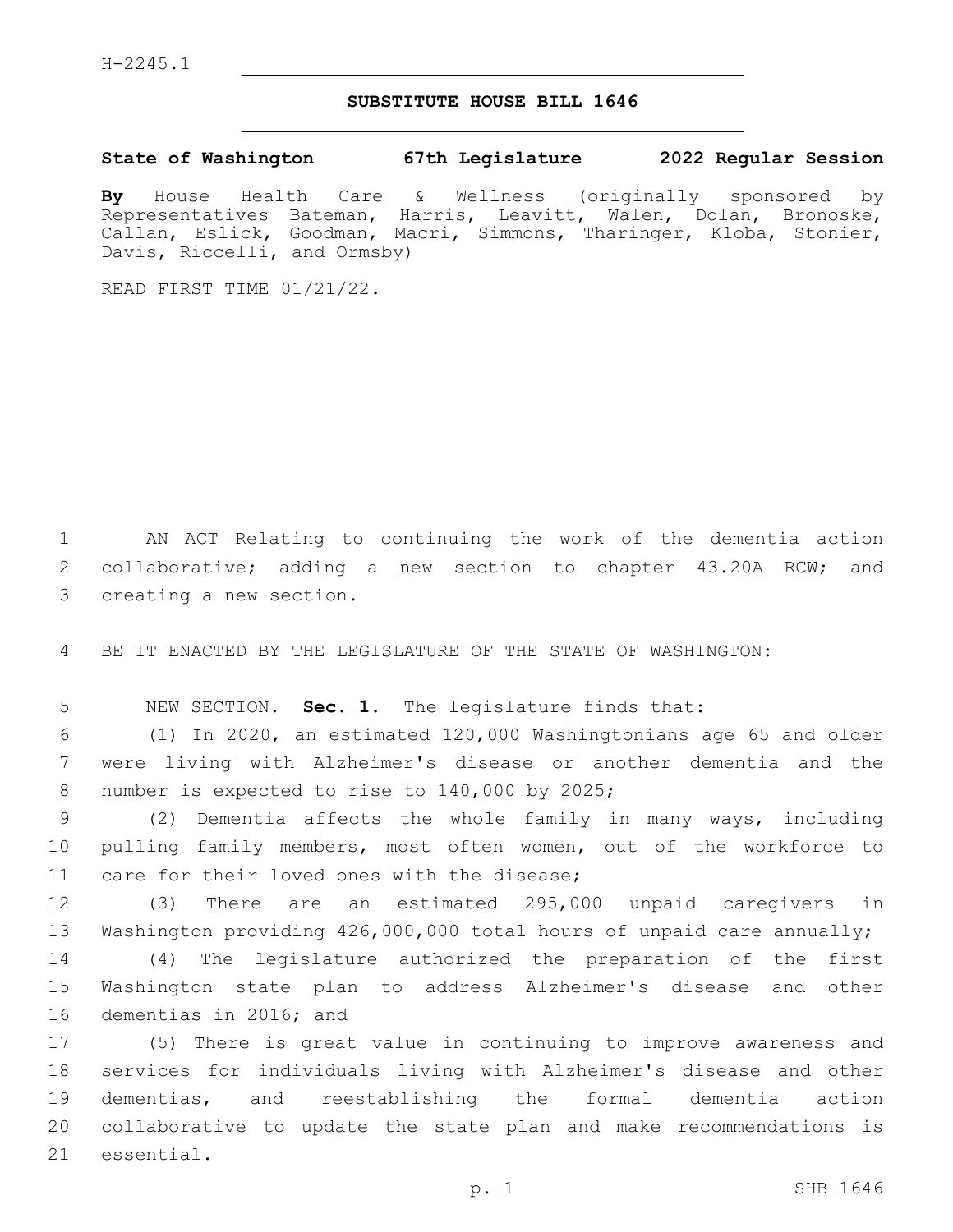1 NEW SECTION. **Sec. 2.** A new section is added to chapter 43.20A 2 RCW to read as follows: 3 (1) The dementia action collaborative is established with members 4 as provided in this subsection. 5 (a) The governor shall appoint the following members, and may 6 appoint additional members at the governor's discretion: (i) A representative of the governor's office;7 8 (ii) A representative and an alternate from the department in the 9 aging and long-term support administration; 10 (iii) A representative and an alternate from the department in 11 the developmental disabilities administration; 12 (iv) A representative and an alternate from the department of 13 health; 14 (v) A representative and an alternate from the health care 15 authority; 16 (vi) A representative and an alternate from the office of the 17 state long-term care ombuds; 18 (vii) At least one person with Alzheimer's disease or another 19 dementia; 20 (viii) A caregiver of a person with Alzheimer's disease or 21 another dementia; 22 (ix) A representative of the University of Washington's memory 23 and brain wellness center; 24 (x) A representative of an organization representing area  $25$  agencies on aging; 26 (xi) A representative of an association representing long-term 27 care facilities in Washington; 28 (xii) A representative of an association representing physicians 29 in Washington; 30 (xiii) A representative of a Washington-based organization of 31 volunteers, family, and friends of those affected by Alzheimer's 32 disease and other dementias; 33 (xiv) A representative of an Alzheimer's advocacy organization; 34 (xv) An attorney who specializes in elder law; 35 (xvi) An Alzheimer's disease researcher; 36 (xvii) A representative of an organization representing emergency 37 medical service providers in Washington; 38 (xviii) An expert in workforce development; 39 (xix) A representative of the Washington state council on aging; 40 (xx) A representative of the governor's office of Indian affairs;

p. 2 SHB 1646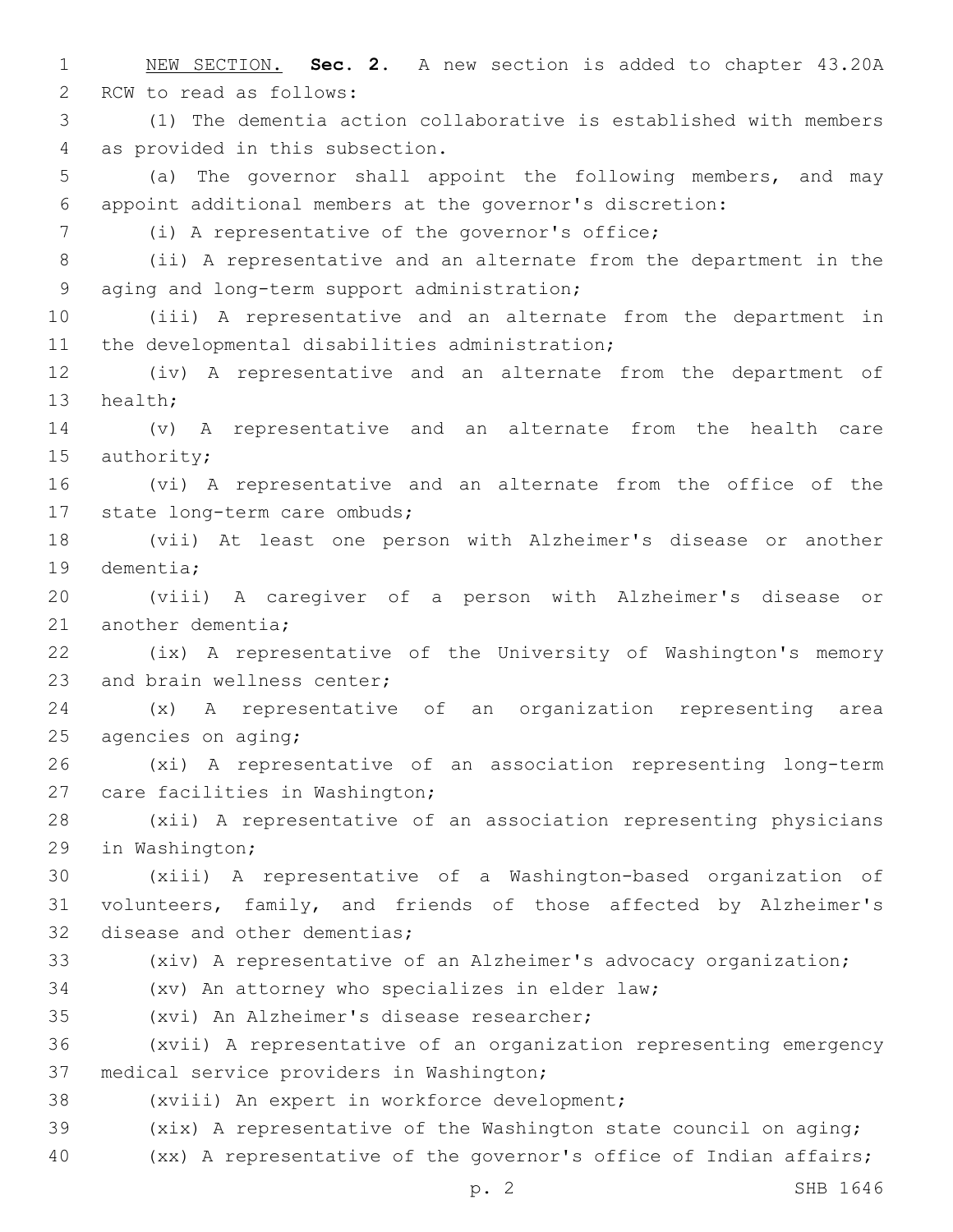(xxi) A licensed behavioral health provider with clinical expertise in Alzheimer's disease or other dementias;

 (xxii) A representative of a health care organization that primarily serves people of color, including seniors; and

 (xxiii) A nurse with expertise in serving individuals with Alzheimer's disease or other dementias.6

 (b) In appointing members to the dementia action collaborative, the governor shall give priority to persons who had previously served on the Alzheimer's disease working group established pursuant to chapter 89 (Senate Bill No. 6124), Laws of 2014, and its successor 11 work groups.

 (2)(a) The secretary or the secretary's designee shall convene the dementia action collaborative and submit all required reports. The secretary or the secretary's designee shall serve as the cochair with either the member representing an Alzheimer's disease advocacy organization or the member representing the Washington-based organization of volunteers, family, and friends of those affected by 18 Alzheimer's disease and other dementias.

 (b) The department shall provide any necessary administrative 20 support to the dementia action collaborative.

 (c) Meetings of the dementia action collaborative must be open to the public. At least one meeting each year must accept comments on the dementia action collaborative's proposed recommendations from members of the public, including comments from persons and families affected by Alzheimer's disease or other dementias. The department must use technological means, such as web casts, to assure public 27 participation.

 (3)(a) The dementia action collaborative must assess the current and future impacts of Alzheimer's disease and other dementias on 30 Washington residents, including:

 (i) Examining progress in implementing the Washington state 32 Alzheimer's plan adopted in 2016;

 (ii) Assessing available services and resources for serving persons with Alzheimer's disease and other dementias, as well as 35 their families and caregivers;

 (iii) Examining and developing strategies to rectify disparate effects of Alzheimer's disease and other dementias on people of 38 color; and

 (iv) Developing a strategy to mobilize a state response to this 40 public health crisis.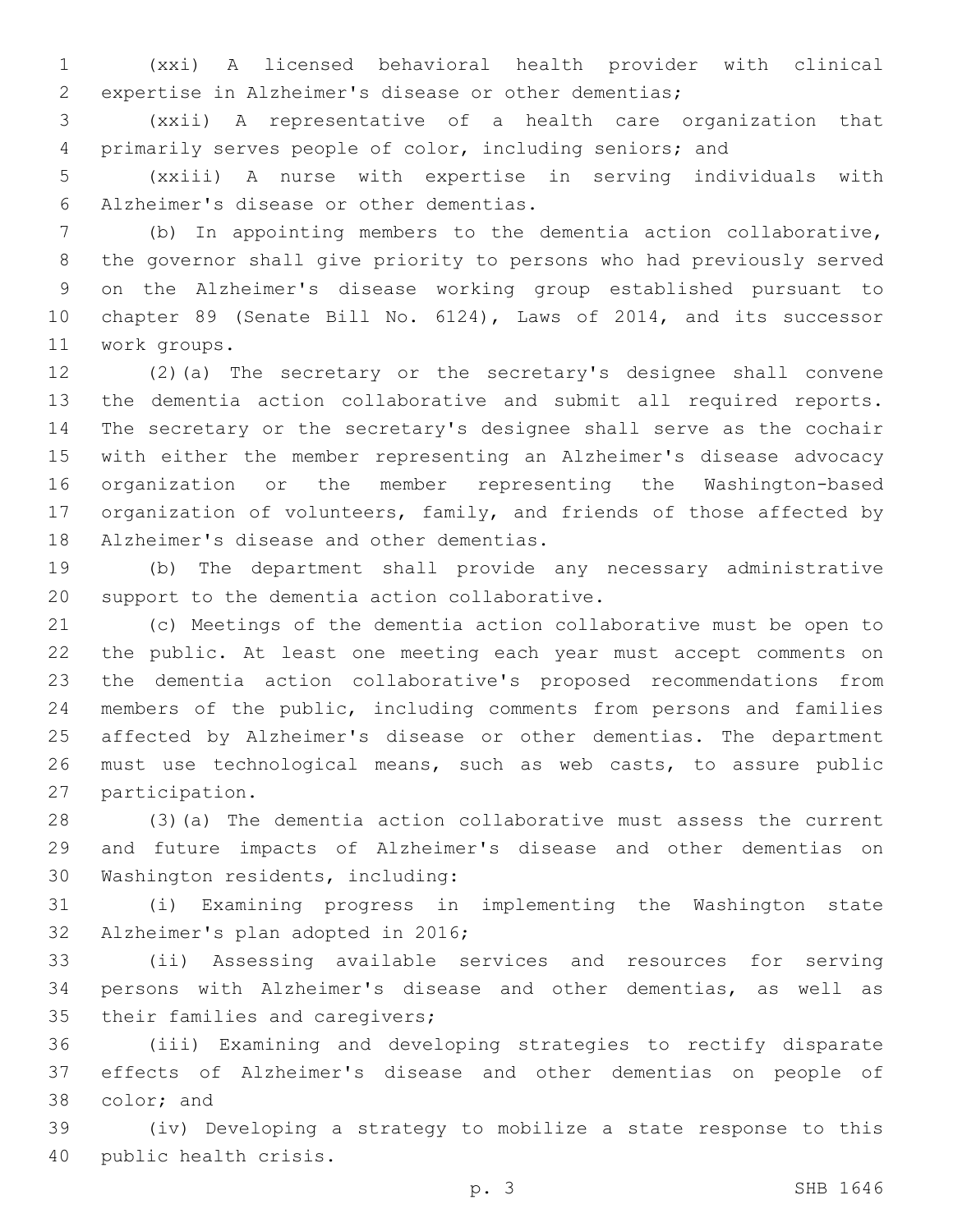(b) In addition to the activities in (a) of this subsection, the dementia action collaborative must review and revise the Washington state Alzheimer's plan adopted in 2016, and any subsequent revisions to that plan. Revisions to the plan must evaluate and address:

 (i) Population trends related to Alzheimer's disease and other dementias, including:6

 (A) Demographic information related to Washington residents living with Alzheimer's disease or other dementias, including average age, average age at first diagnosis, gender, race, and comorbidities; 10 and

 (B) Disparities in the prevalence of Alzheimer's disease and 12 other dementias between different racial and ethnic populations;

 (ii) Existing services, resources, and health care system 14 capacity, including:

 (A) The types, cost, and availability of dementia services, medicaid reimbursement rates for dementia services, and the effect of medicaid reimbursement rates on the availability of dementia 18 services;

 (B) Dementia-specific training requirements for long-term 20 services and supports staff;

 (C) The needs of public safety and law enforcement to respond to persons with Alzheimer's disease or other dementias;

 (D) The availability of home and community-based resources, including respite care and other services to assist families, for persons with Alzheimer's disease or other dementias;

 (E) Availability of long-term dementia care beds, regardless of 27 payer;

 (F) State funding and Alzheimer's disease research through 29 Washington universities and other resources; and

 (G) Advances in knowledge regarding brain health, dementia, and risk reduction related to Alzheimer's disease and other dementias since the adoption of the Washington state Alzheimer's plan 33 established in 2016.

 (4) The department must submit a report of the dementia action collaborative's findings and recommendations to the governor and the legislature in the form of an updated Washington state Alzheimer's plan no later than October 1, 2023. The department must submit annual updates and recommendations of the dementia action collaborative for